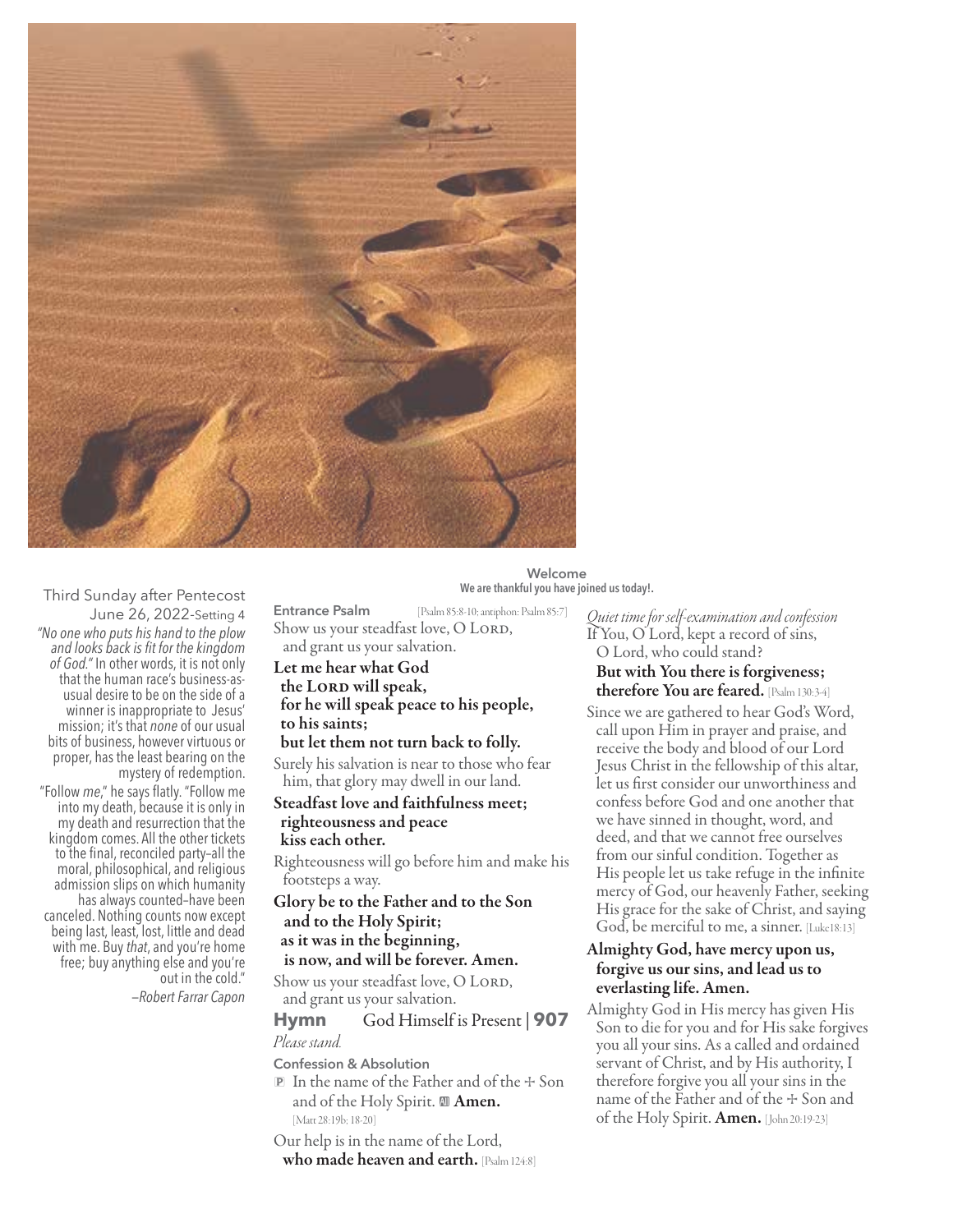

The Lord be with you. And also with you. [1 Timothy 4:22]

Let us pray…*[silence for individual prayer]* Lord of all power and might, author and giver of all good things, graft into our hearts the love of Your name and nourish us with all goodness that we may love and serve our neighbor; through Jesus Christ, Your Son, our Lord, who lives and reigns with You and the Holy Spirit, one God, now and forever. Amen.

#### *Please be seated.*

#### **Readings from God's Word**

The Old Testament Reading is from1 Kings.

Behold, the word of the LORD came to [Elijah], and he<br>Said to him, "What are you doing here, Elijah?" He said,<br>"I have been were italized for the LORD the God of here "I have been very jealous for the LORD, the God of hosts. For the people of Israel have forsaken your covenant, thrown down your altars, and killed your prophets with the sword, and I, even I only, am left, and they seek my life, to take it away." And he said, "Go out and stand on the mount before the LORD." And behold, the LORD passed by, and a great and strong wind tore the mountains and broke in pieces the rocks before the LORD, but the LORD was not in the wind. And after the wind an earthquake, but the LORD was not in the earthquake. And after the earthquake a fire, but the LORD was not in the fire. And after the fire the sound of a low whisper. And when Elijah heard it, he wrapped his face in his cloak and went out and stood at the entrance of the cave. And behold, there came a voice to him and said, "What are you doing here, Elijah?" He said, "I have been very jealous for the

LORD, the God of hosts. For the people of Israel have forsaken your covenant, thrown down your altars, and killed your prophets with the sword, and I, even I only, am left, and they seek my life, to take it away." And the LORD said to him, "Go, return on your way to the wilderness of Damascus. And when you arrive, you shall anoint Hazael to be king over Syria. And Jehu the son of Nimshi you shall anoint to be king over Israel, and Elisha the son of Shaphat of Abel-meholah you shall anoint to be prophet in your place. And the one who escapes from the sword of Hazael shall Jehu put to death, and the one who escapes from the sword of Jehu shall Elisha put to death. Yet I will leave seven thousand in Israel, all the knees that have not bowed to Baal, and every mouth that has not kissed him."

So he departed from there and found Elisha the son of Shaphat, who was plowing with twelve yoke of oxen in front of him, and he was with the twelfth. Elijah passed by him and cast his cloak upon him. And he left the oxen and ran after Elijah and said, "Let me kiss my father and my mother, and then I will follow you." And he said to him, "Go back again, for what have I done to you?" And he returned from following him and took the yoke of oxen and sacrificed them and boiled their flesh with the yokes of the oxen and gave it to the people, and they ate. Then he arose and went after Elijah and assisted him. [1 Kings 19:9b-21]

This is the Word of the Lord. **Thanks be to God.** 

The Epistle Reading is from Galatians.

- For freedom Christ has set us free; stand firm therefore, and do not submit again to a yoke of slavery.
- 
- For you were called to freedom, brothers. Only do not use your freedom as an opportunity for the flesh, but through love serve one another. For the whole law is fulfilled in one word: "You shall love your neighbor as yourself." But if you bite and devour one another, watch out that you are not consumed by one another.
- But I say, walk by the Spirit, and you will not gratify the desires of the flesh. For the desires of the flesh are against the Spirit, and the desires of the Spirit are against the flesh, for these are opposed to each other, to keep you from doing the things you want to do. But if you are led by the Spirit, you are not under the law. Now the works of the flesh are evident: sexual immorality, impurity, sensuality, idolatry, sorcery, enmity, strife, jealousy, fits of anger, rivalries, dissensions, divisions, envy, drunkenness, orgies, and things like these. I warn you, as I warned you before, that those who do such things will not inherit the kingdom of God. But the fruit of the Spirit is love, joy, peace, patience, kindness, goodness, faithfulness, gentleness, self-control; against such things there is no law. And those who belong to Christ Jesus have crucified the flesh with its passions and desires. If we live by the Spirit, let us also walk by the Spirit. [Gal 5:1, 13-25]

This is the Word of the Lord. **Thanks be to God.**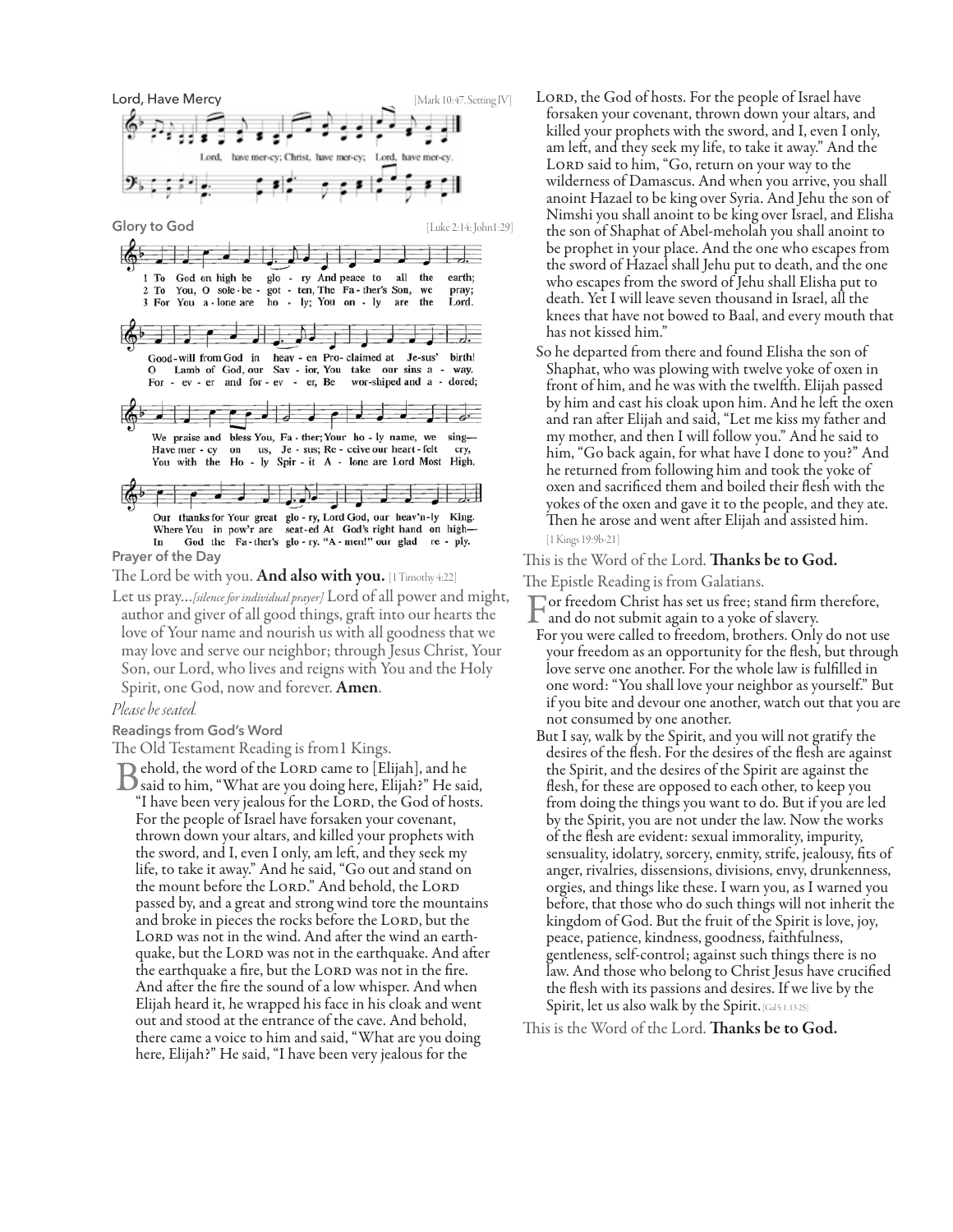*Please stand to greet the Gospel reading singing the Alleluia verse.*



The Holy Gospel according to St. Luke.



- Then the days drew near for [Jesus] to be taken up, he set his face to go to Jerusalem. And he sent messengers ahead of him, who went and entered a village of the Samaritans, to make preparations for him. But the people did not receive him, because his face was set toward Jerusalem. And when his disciples James and John saw it, they said, "Lord, do you want us to tell fire to come down from heaven and consume them?" But he turned and rebuked them. And they went on to another village.
- As they were going along the road, someone said to him, "I will follow you wherever you go." And Jesus said to him, "Foxes have holes, and birds of the air have nests, but the Son of Man has nowhere to lay his head." To another he said, "Follow me." But he said, "Lord, let me first go and bury my father." And Jesus said to him, "Leave the dead to bury their own dead. But as for you, go and proclaim the kingdom of God." Yet another said, "I will follow you, Lord, but let me first say farewell to those at my home." Jesus said to him, "No one who puts his hand to the plow and looks back is fit for the kingdom of God. [Luke 9:51-62]

This is the Gospel of the Lord.



**Children's Talk** [Mark 10:14-16; Matt 19:14; Luke 18:16-17]

*Please sit. The children are invited forward for a message based on today's Scripture readings led by the Pastor.*

# **Hymn** Fruitful Trees the Spirit Sowing | **691**

**Sermon**

#### **Our Confession of Faith** [Romans 10:9-10]

*Please stand to confess the Nicene Creed printed inside the back cover of the hymnal.*

**Prayer of the Church**  [1 Timothy 2:1-4]

... let us pray to the Lord: Lord, have mercy.

**Announcements/Offering**

In Person | Mail to Church | Bank Bill Pay *Those for whom we pray are listed on the Life at Faith insert.*

**Hymn** Love in Christ is Strong and Living [LSB 706] *Love in Christ is strong and living, Binding faithful hearts in one; Love in Christ is true and giving. May His will in us be done. Love is patient and forbearing, Clothed in Christ's humility, Gentle, selfless, kind, and caring, Reaching out in charity. Love in Christ abides forever, Fainting not when ills attend; Love, forgiving and forgiven, Shall endure until life's end.*

**Sacrament of the Altar** [2 Timothy 4:22; Colossians 3:1; Psalm 136]

The Lord be with you. And also with you.

Lift up your hearts. We lift them to the Lord.

Let us give thanks to the Lord, our God.

It is right to give Him thanks and praise.

It is truly good, right, and salutary that we should at all times and in all places give thanks to You, holy Lord almighty Father, everlasting God, through Jesus Christ our Lord who on this day overcame death and the grave and by His glorious resurrection opened to us the way of everlasting life. Therefore with angels and archangels, and with all the company of heaven we laud and magnify your glorious name, evermore praising you and singing:



Hear us as we pray in His name and as He has taught us:

Our Father, who art in heaven, hallowed be Thy name, Thy kingdom come, Thy will be done on earth as it is in heaven. Give us this day our daily bread; and forgive us our trespasses as we forgive those who trespass against us; and lead us not into temptation, but deliver us from evil. For Thine is the kingdom and the power and the glory forever and ever. Amen. [Matt 6:9-13]